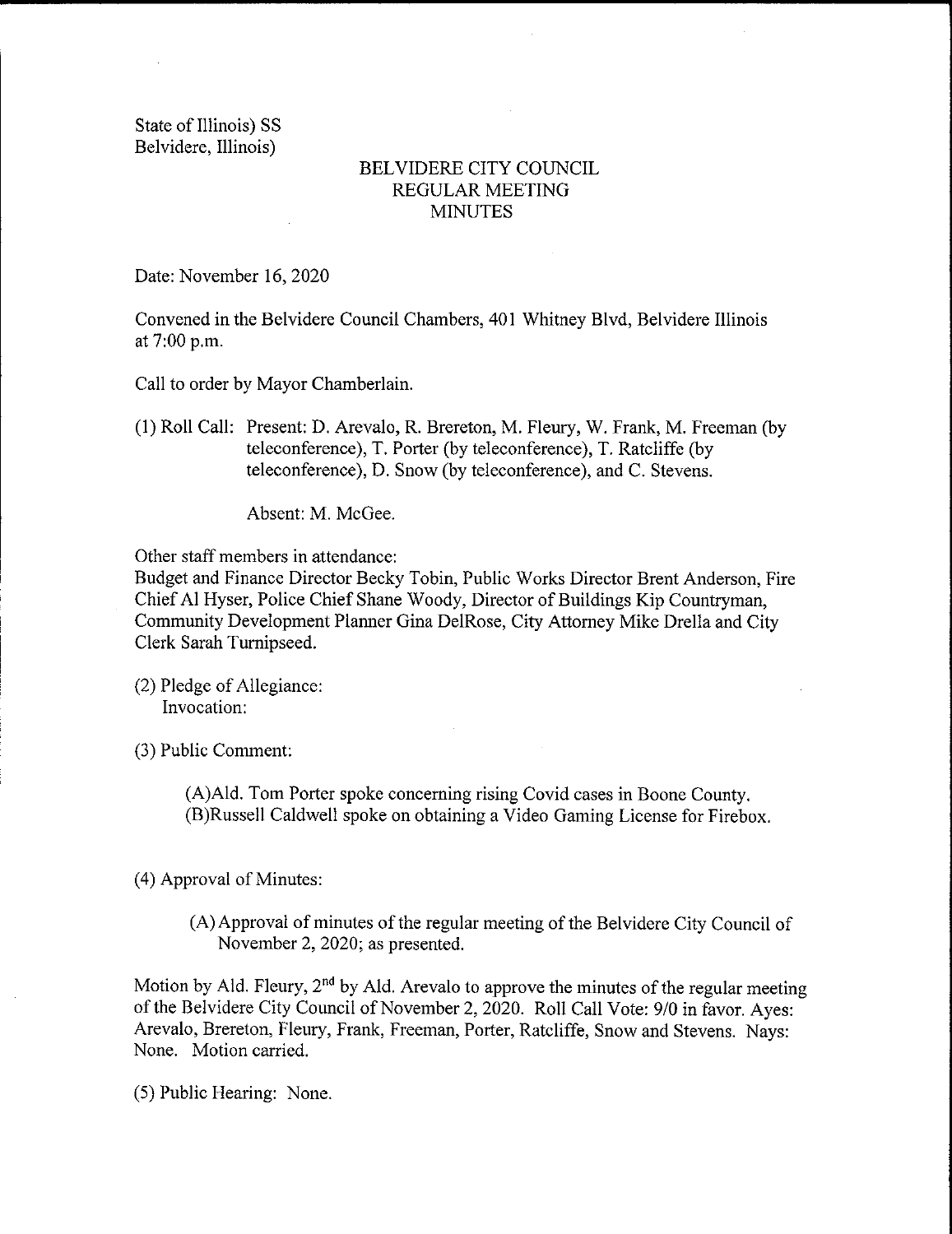6) Special Messages and Proclamations:

- A) Mayor Mike Chamberlain read Proclamation for National Hunger and Homelessness Awareness Week into the record.
- B) Report of Growth Dimensions by Executive Director Pam Lopez- Fettes.
- C) Announcement of Estimated Tax Levy for Tax Year 2020.

Motion by Ald. Arevalo,  $2<sup>nd</sup>$  by Ald. Stevens to approve the estimated tax levy of \$5,854,144 as announced by the Finance Director. Roll Call Vote: 9/0 in favor. Ayes: Brereton, Fleury, Frank, Freeman, Porter, Ratcliffe, Snow, Stevens and Arevalo. Nays: None. Motion carried.

(7) Approval of Expenditures: General  $&$  Special Fund Expenditures: \$2,473,270.46 Water & Sewer Fund Expenditures: \$ 656,245.82

Motion by Ald. Fleury,  $2^{nd}$  by Ald. Stevens to approve the General & Special Fund Expenditures in the amount of \$2,473, 270. 46. Discussion took place. Roll Call Vote: 9/0 in favor. Ayes: Fleury, Frank, Freeman, Porter, Ratcliffe, Snow, Stevens, Arevalo and Brereton. Nays: None. Motion carried.

Motion by Ald. Arevalo, 2<sup>nd</sup> by Ald. Stevens to approve the Water & Sewer Fund Expenditures in the amount of \$656, 245.82. Roll Call Vote: 9/0 in favor. Ayes: Frank Freeman, Porter, Ratcliffe, Snow, Stevens, Arevalo, Brereton and Fleury. Nays: None. Motion carried.

- 8) Committee Reports and Minutes of City Officers:
	- A) Monthly Report of Belvidere Police Department Overtime for October 2020.
	- B) Monthly Report of Belvidere Fire Department Overtime for October 2020.
	- C) Monthly Report of Community Development Department/ Planning Department for October 2020.
	- D) Monthly Report of Building Department Revenues, Residential Building Permits and Case Reports for October 2020.
	- E) Monthly General Fund Report for October 2020.
	- F) Monthly Water/ Sewer Fund Report October 2020.
	- G) Monthly Financial Report for October 2020.
	- H) Monthly CD Investments for October 2020.
	- I) Minutes of Planning and Zoning Commission November 10, 2020.

Let the record show these reports were placed on file.

J) Minutes of Committee of the Whole— Building, Planning and Zoning and Public Works of November 9, 2020.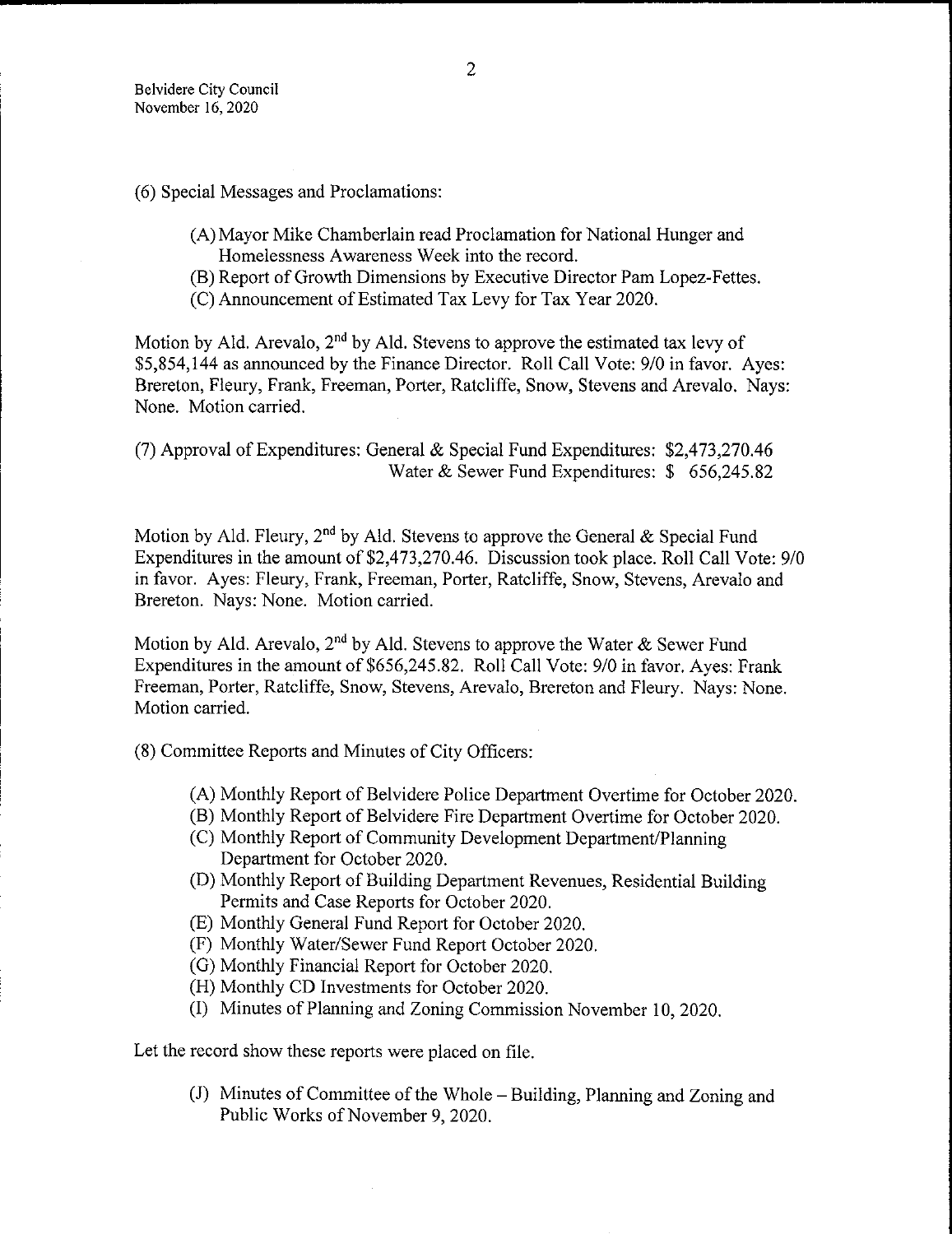Motion by Ald. Stevens,  $2<sup>nd</sup>$  by Ald. Arevalo to approve the minutes of Committee of the Whole— Building, Planning and Zoning and Public Works of November 9, 2020. Roll Call Vote: 9/0 in favor. Ayes: Freeman, Porter, Ratcliffe, Snow, Stevens, Arevalo, Brereton, Fleury and Frank. Nays: None. Motion carried.

- 9) Unfinished Business:
	- $(A)$  Ord. #508H 2<sup>nd</sup> Reading: An Ordinance Amending Section 2-2, Public Comment of the City of Belvidere Municipal Code.

Motion by Ald. Brereton,  $2<sup>nd</sup>$  by Ald. Stevens to pass Ordinance #508H. Roll Call Vote: 9/0 in favor. Ayes: Porter, Ratcliffe, Snow, Stevens, Arevalo, Brereton, Fleury, Frank and Freeman. Nays: None. Motion carried.

10) New Business:

- $(A)$  Ord. #509H 1<sup>st</sup> Reading: An Ordinance Authorizing the Institution of Eminent Domain Proceedings with Respect to 953 Logan Avenue.
- $(B)$  Ord. #510H  $-1<sup>st</sup>$  Reading: An Ordinance Granting a Zoning District Change from SR-6, Single-Family Residential -6 District to I, Institutional District 605 North State Street).

Let the record show that Ordinance #509H and Ordinance #510H were placed on file for first reading.

Motions forwarded from Committee of the Whole— Building, Planning and Zoning and Public Works of November 9, 2020.

- A) Motion to renew with Blue Cross Blue Shield for medical and self-funding for dental for Calendar Year 2021 and 2022. Roll Call Vote: 9/0 in favor. Ayes: Ratcliffe, Snow, Stevens, Arevalo, Brereton, Fleury, Frank, Freeman and Porter. Nays: None. Motion carried.
- $(B)$  Motion to approve the low bid from Jetco, in the amount of \$17,420.00, for the replacement of the expansion joint in the southwest tower riser pipe. This work will be paid for from Water Department Capital Fund, #61-1780. Roll Call Vote: 9/0 in favor. Ayes: Snow, Stevens, Arevalo, Brereton, Fleury, Frank, Freeman, Porter and Ratcliffe. Nays: None. Motion carried.
- C) Motion to approve the change order to the Belvidere Ponds contract for the construction of the asphalt millings path base at a cost of  $$15.60/SY$ . The total estimated cost of this change order is \$26,832.00 and will be paid for from the Brownfield Grant. Discussion took place. Roll Call Vote: 9/0 in favor. Ayes: Stevens, Arevalo, Brereton, Fleury, Frank, Freeman, Porter, Ratcliffe and Snow. Nays: None. Motion carried.